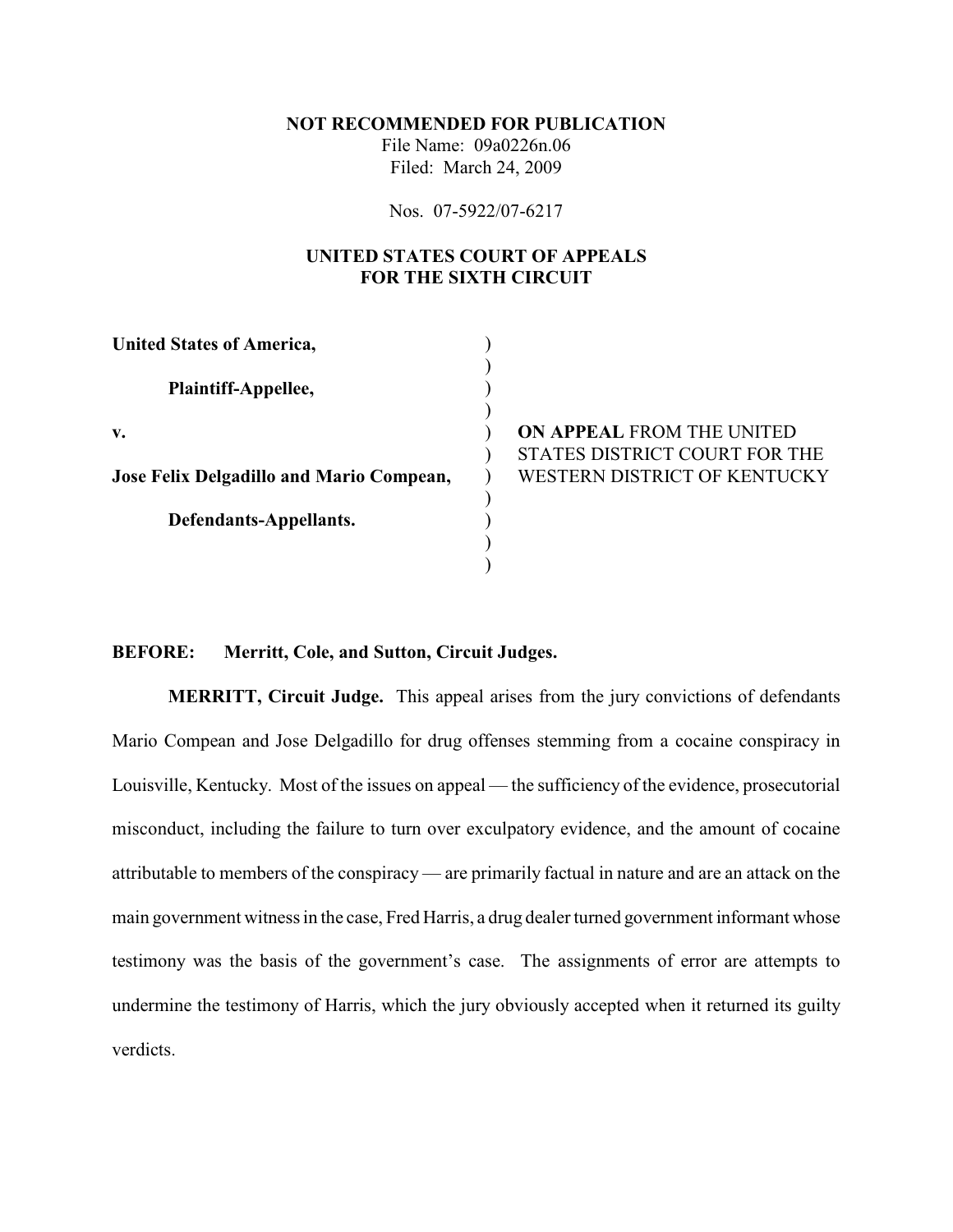Police arrested Fred Harris in Louisville, Kentucky, on March 21, 2006. After his arrest, Harris agreed to cooperate with the Drug Enforcement Administration by identifying other dealers or drug rings in Louisville from which he had purchased drugs. Harris told authorities that he had purchased cocaine from two different sources: the Marin drug ring, which was the source from which he was attempting to purchase drugs when he was arrested, and from a defendant in this case, Mario Compean. Harris testified that he had been purchasing cocaine from both sources for a year and one-half at the time of his arrest.

Acting as an informant, Harris began secretly recording his conversations with defendant Compean. Harris and Compean made arrangements for a deal on March 29, 2006. Compean told Harris to meet him at the same place where they had done several previous drug deals. Harris arrived at the designated place and defendants Compean and Delgadillo were there. Gonzalez-Bautista, whom Harris identified as the man who generally drove the car carrying drugs for Compean, arrived shortly thereafter. Law enforcement agents arrived and arrested Compean, Delgadillo and Gonzalez-Bautista. A drug dog alerted on the car Gonzalez-Bautista had been driving and the agents found 25.09 kilos of cocaine in hidden compartments.

At trial, Harris testified about three previous deals he had done with Compean. The first, in the summer of 2005, was arranged with someone Harris knew as "Rafael." Rafael, Compean and Gonzalez-Bautista were present on that occasion and Harris testified that he bought 50 kilos of cocaine. The second was a month later. Harris testified he had received another delivery of cocaine after negotiating with Rafael. Again, Compean and Gonzalez-Bautista were present and the cocaine was stashed in hidden compartments in the car. Harris testified that he bought 35 kilos that time.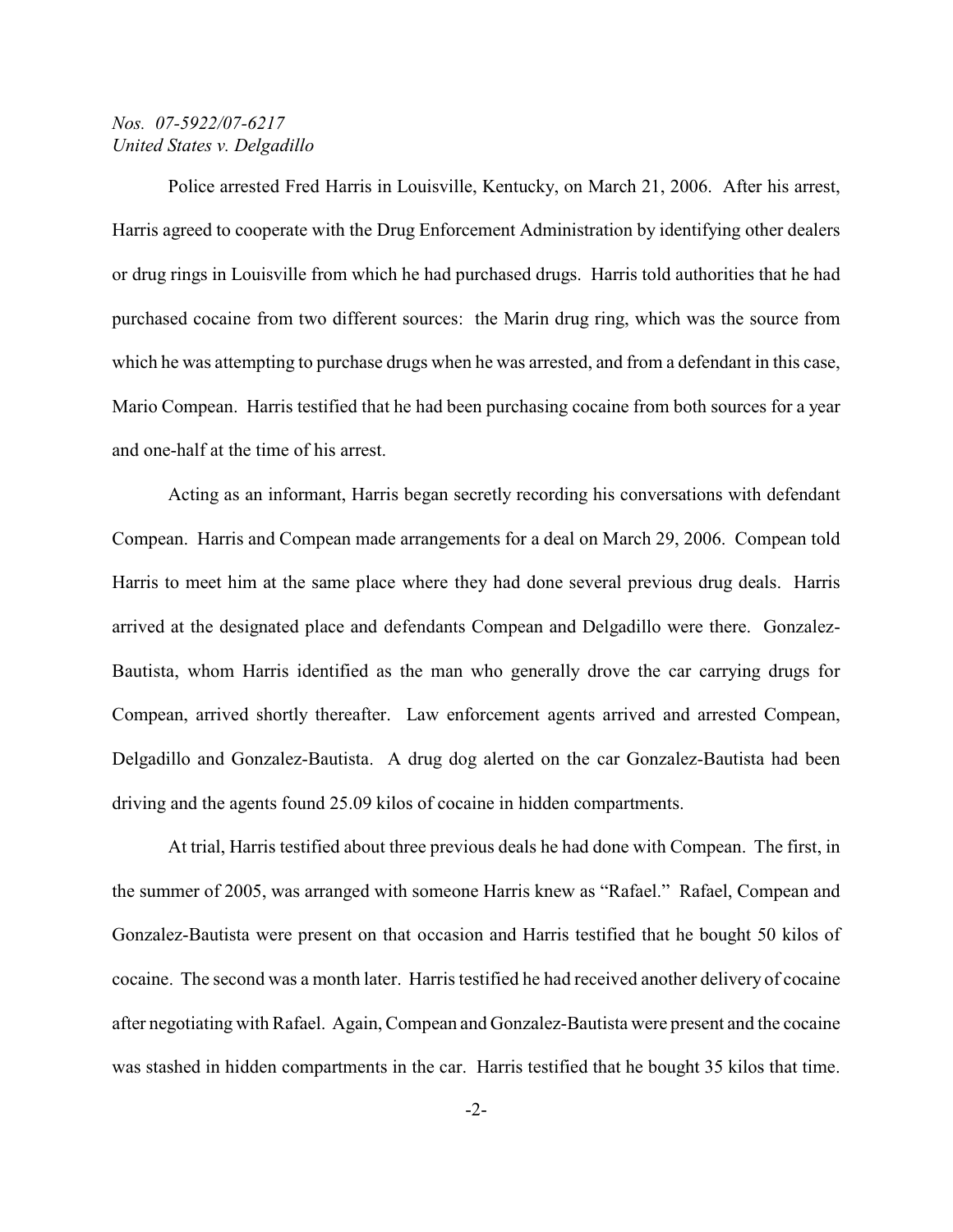Then in the third deal in early 2006, Compean and "some other guy" found Harris at the location where Harris had purchased the two prior deliveries of cocaine from Rafael and Compean. Compean was able to contact Harris, who testified that Compean, Delgadillo and Gonzalez-Bautista delivered 30 kilos of cocaine to him at the same location as before.

It was after the third deal that Harris was arrested during a drug transaction related to a different conspiracy. When Harris first started cooperating with law enforcement, he told them about his dealings with Compean. Harris did not tell the authorities at that time that he had hidden about 15 kilos of cocaine from the last delivery from Compean. Several days later, Harris told a family member about the hidden cocaine, and Harris' lawyer advised the government where it was. When agents went to the location, they found 14.95 kilos of cocaine. Harris testified that he did not originally tell agents about the hidden cocaine because he was scared and thought he would get in more trouble.

Compean, Delgadillo and Gonzalez-Bautista were charged with conspiracy to possess and distribute cocaine in violation of 21 U.S.C. § 846 (Count 1) and aiding and abetting possession with intent to distribute cocaine in violation of 21 U.S.C. § 841(a)(1) (Count 2) and a forfeiture claim (Count 3). Gonzalez-Bautista pled guilty, but Compean and Delgadillo went to trial where they both testified that they had no involvement in a drug conspiracy. The jury convicted both men on the conspiracy charge, but acquitted Delgadillo of the possession with intent to distribute count. Compean was sentenced to 235 months and Delgadillo was sentenced to 188 months. Both men appeal their convictions, but only Compean appeals his sentence.

#### **I. Sufficiency of the Evidence**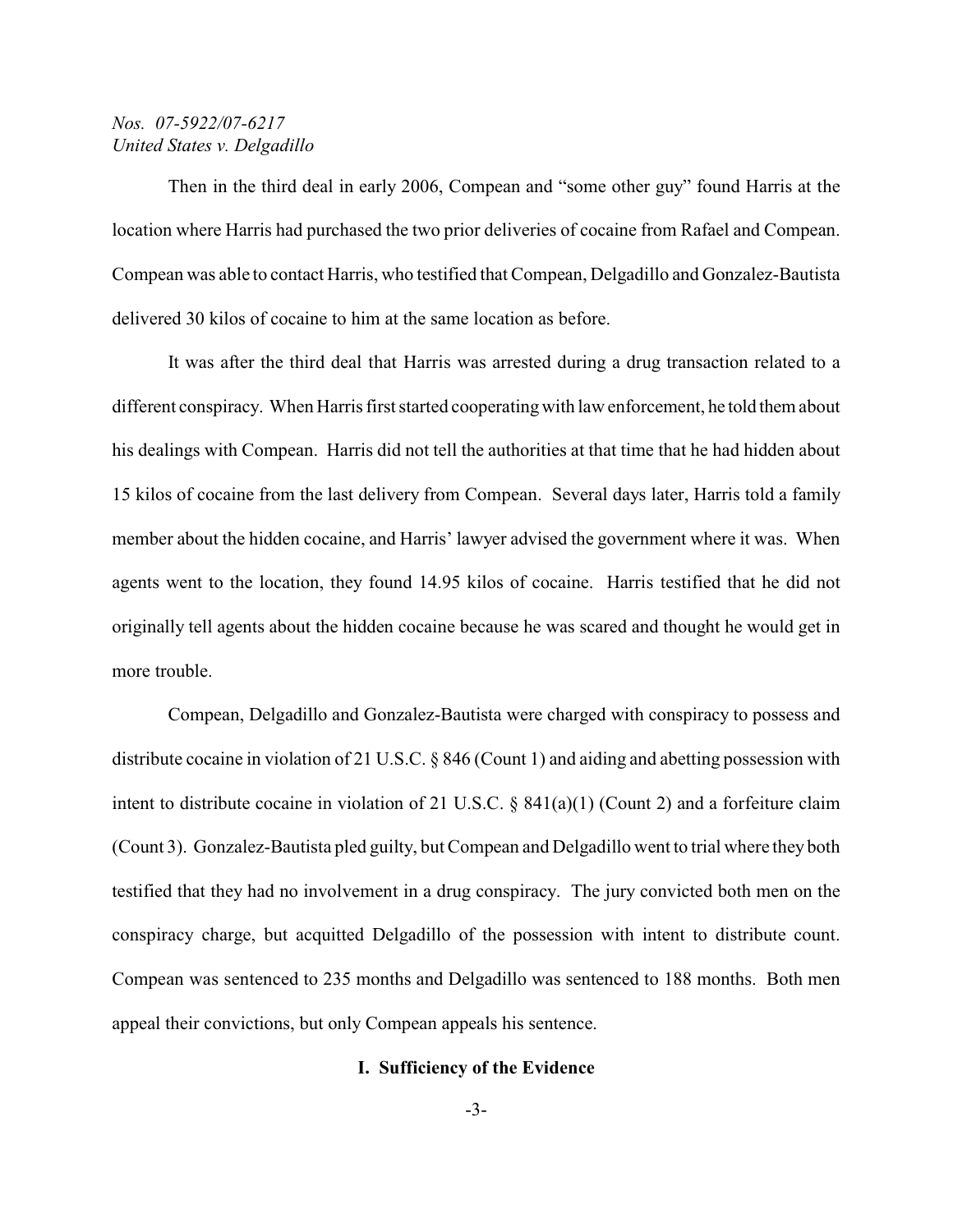Delgadillo challenges the sufficiency of the evidence supporting his conspiracy conviction. The question on appeal is whether after reviewing the evidence in the light most favorable to the government, any rational trier of fact could have found the essential elements of the claim. The elements that must be proved to sustain a conviction of conspiracy under 21 U.S.C. § 846 are: (1) the existence of an agreement to violate the drug laws; (2) defendant must know of the conspiracy; and (3) defendant intended to join and participate in the conspiracy.

Delgadillo contends that there were no recordings of him discussing the sale or distribution of cocaine and that he was not present at all of the drug deals with Compean described by Harris at trial. This argument overlooks the fact that evidence supporting his conviction includes: (1) a videotape of Delgadillo at the garage on March 29, 2006, at the time of his arrest where drugs were found in the car; (2) the testimony of Harris that he talked to Delgadillo on the phone at least once about a drug deal because Delgadillo spoke English better than Compean, and (3) Harris' testimony that Delgadillo was present during at least one prior drug transaction Harris did with Compean in early 2006. Harris also described how Delgadillo helped to unload 30 kilos of cocaine from the car and put cash into the hidden compartments. In addition, there is testimony in the record by Gonzalez-Bautista, Compean's driver who pled guilty and testified, that Delgadillo was present at the early 2006 transaction, which corroborates Harris' testimony about Delgadillo's presence at the early 2006 transaction.

Delgadillo dismisses this evidence, claiming that Harris' testimony about his involvement is not credible and that his "mere presence" at the scene on the day of his arrest does not mean he is part of a conspiracy. But the testimony gives rise to a strong inference that Delgadillo was present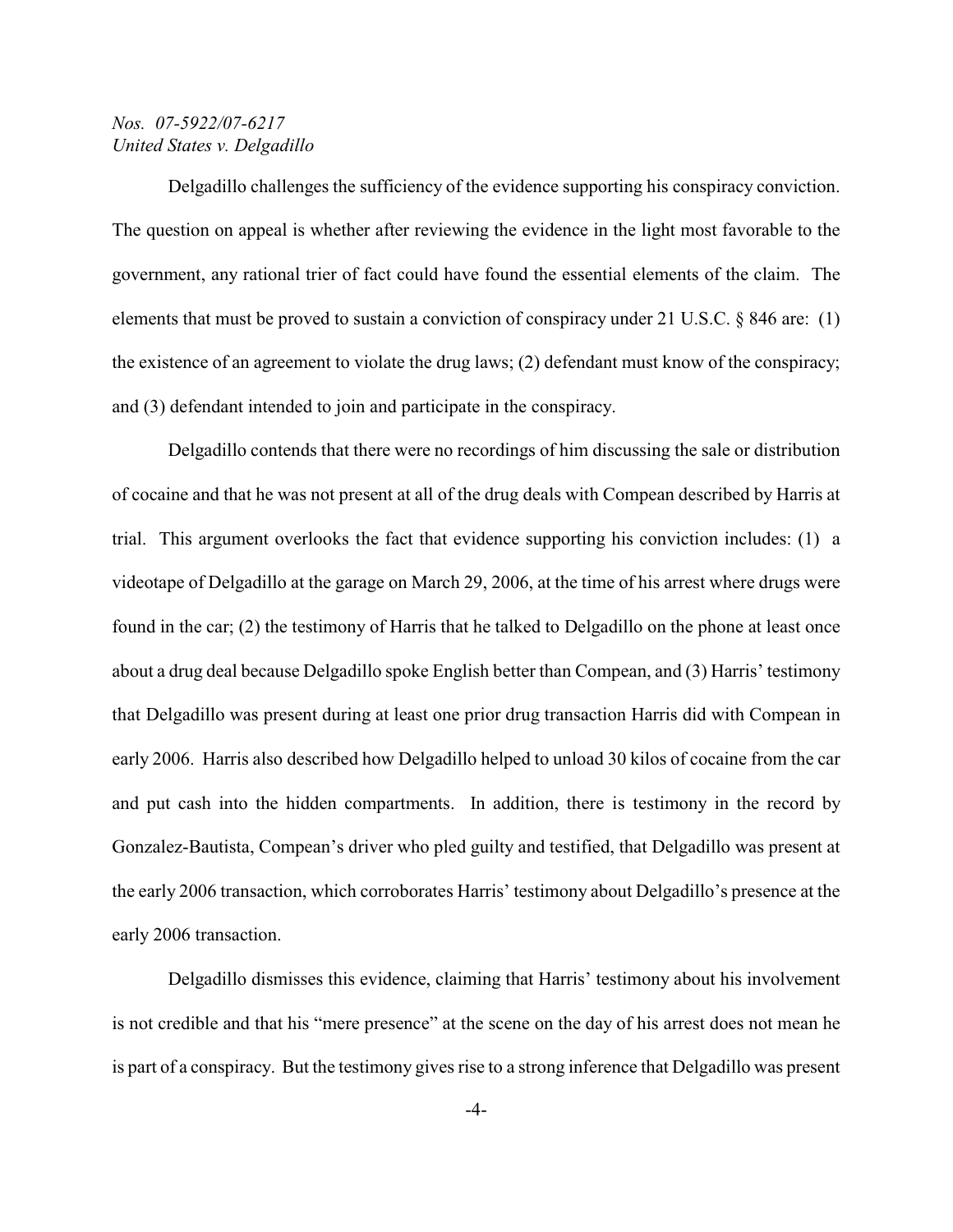with a purpose. Harris and Gonzalez-Bautista testified concerning his involvement in at least one of the earlier transactions, and it was for the jury to judge their credibility.

Delgadillo also argues that his conspiracy conviction cannot be reconciled with the jury's acquittal of the substantive charge of possession with intent to distribute. There are a number of ways the verdicts may be regarded as consistent: it is possible, for example, that because the drug deal where Delgadillo was arrested was never completed the jury could not find evidence that Delgadillo actually possessed and intended to distribute cocaine. *See also United States v. Powell,* 469 U.S. 57, 62-63 (1984) (inconsistent and compromise verdicts permitted).

### **II. Prosecutorial Misconduct**

Both Delgadillo and Compean contend that the prosecutor improperly vouched for or bolstered the testimony of government witness Fred Harris. Specifically, Delgadillo claims that the prosecutor indicated a personal belief in Harris' credibility through her questioning of Harris on redirect, thereby placing the prestige of the United States behind him. Delgadillo's counsel objected at trial and the objections were overruled. Similarly, Compean argues that statements made by the prosecutor during her closing argument (1) referred to the government's version of the facts as "the truth," thereby placing the prestige of the United States behind Harris' testimony, (2) improperly bolstered Harris by telling the jury that his version of the facts were "the truth," and (3) inflamed the jury by referring to defendants as "outsiders" from Chicago bringing drugs into the community. Compean's counsel did not raise any objection to the prosecutor's closing argument, so this court reviews those comments for plain error.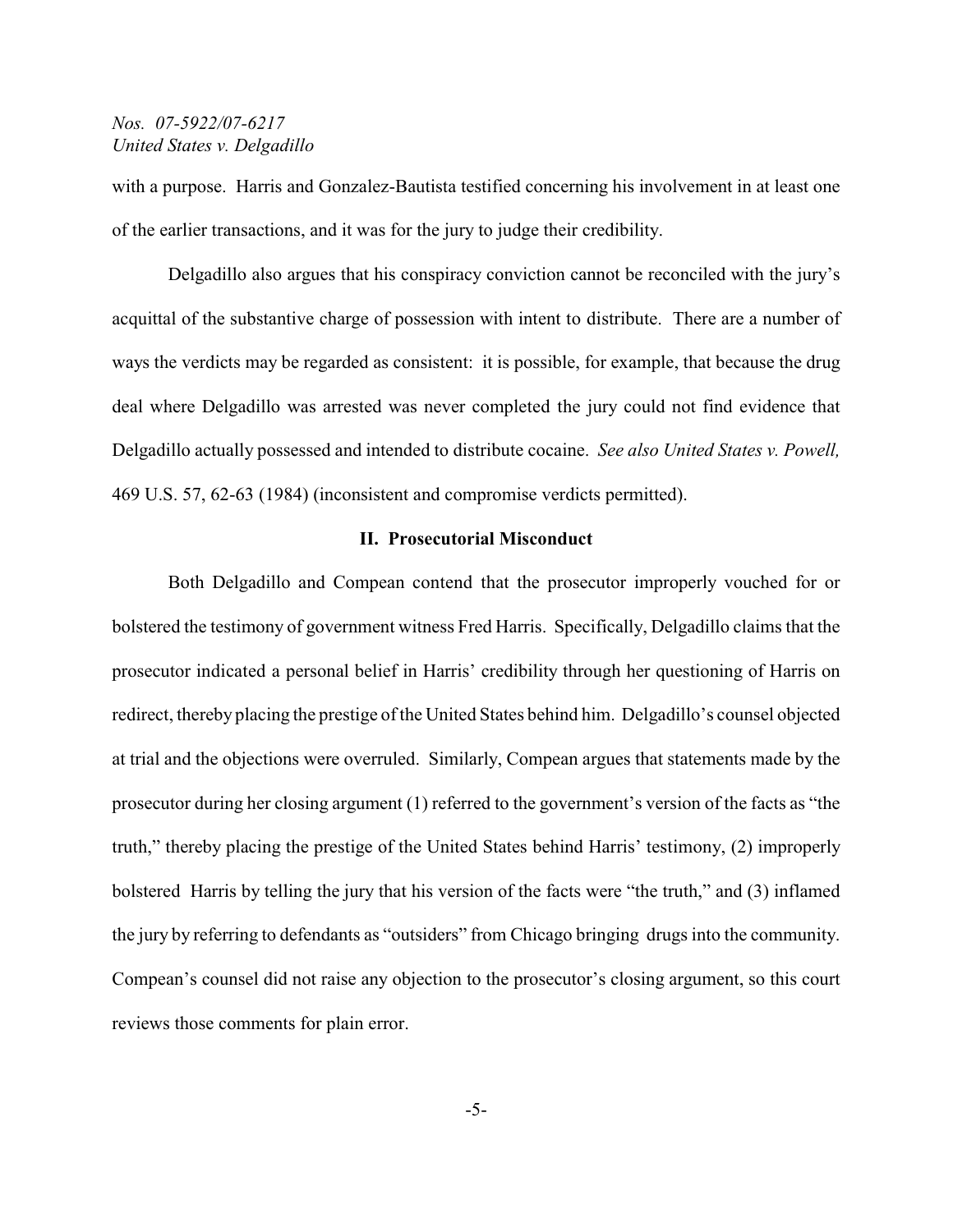Compean cites the following portion of the prosecutor's closing argument to show impropriety:

[A]t the beginning of this case I told you what the true facts of the case would be. And at the end of this case, after you've heard all the evidence, that is in fact what the true facts of the case are. . . . [The defense] want[s] to divert your attention from the truth – from the truth, from the real facts of the case.

Compean also objects to statements by the prosecutor during closing that "Harris told you the truth about what these defendants did," and "Harris could do all these things [recite details about his deals with defendants] because he is telling the truth."

These various statements by the prosecutor about Harris were intended to counter the fact that the defense had repeatedly characterized Harris as a liar, a felon and a drug dealer and repeatedly told the jury that he was only testifying to curry favor with the government and save himself from a long prison term. The government is entitled to fight hard against statements by defense counsel that Harris was lying and that only the defendants were telling the truth. We find no reversible error in the government's use of the same language in response to similar defense language. The government was countering defendants' testimony that they were not involved in the conspiracy. Unlike many cases where defendants do not testify and the government tells its story in a largely undisputed manner, Delgadillo and Compean testified in their own defense, so the government was trying to counter defendants' version of the facts by defending its star witness' truthfulness and credibility. Sometimes these cases become a shouting contest about who is telling the "truth." Since jury trials are a search for the truth, these kinds of controversies are frequent. The defense cannot have it both ways. We find no plain error in the prosecution's invocation of truth.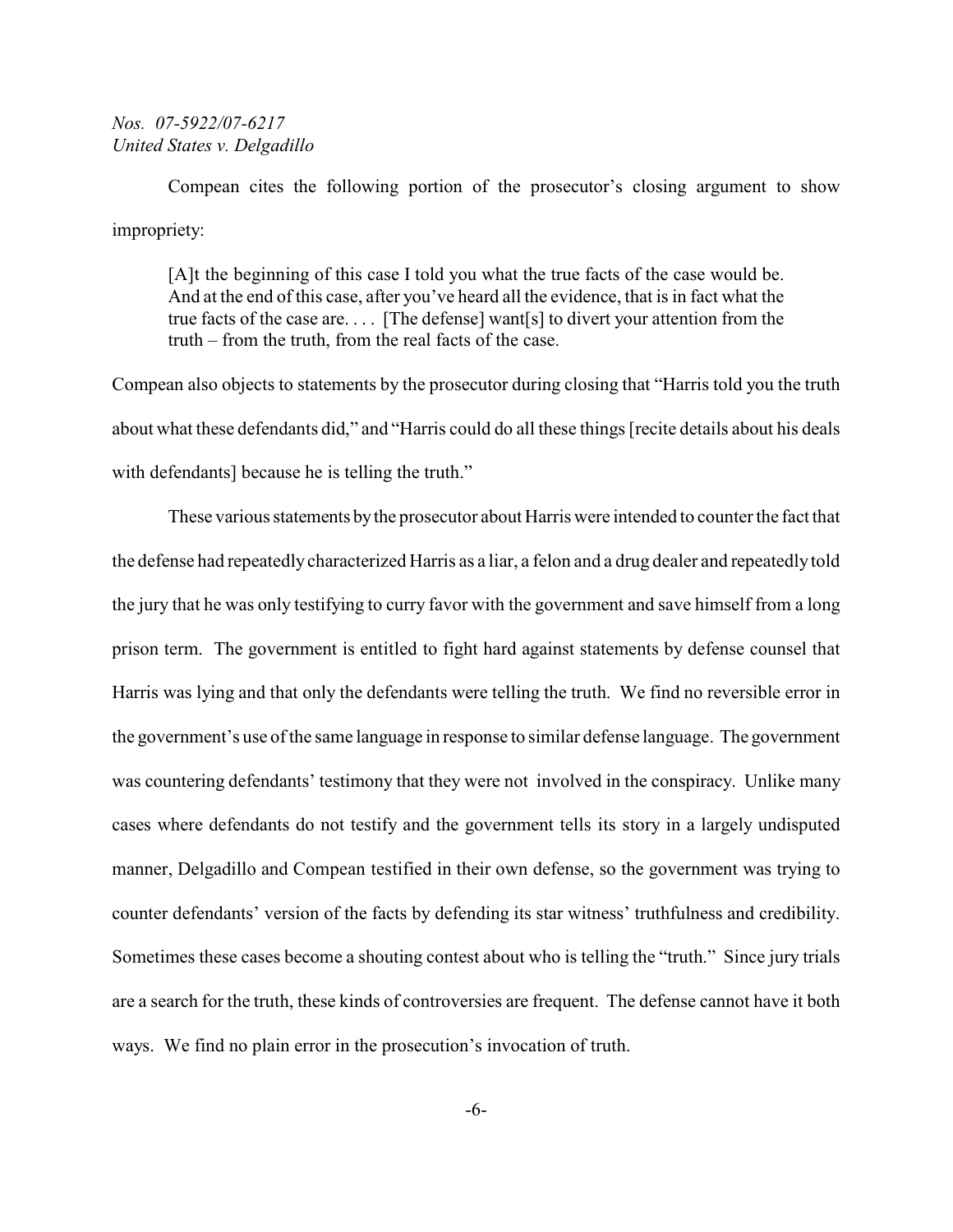The same reasoning applies to Delgadillo's objections to questions posed by the prosecutor to Harris during redirect:

Q. Have I ever told you what the United States' recommendation would be regarding how long you would go to prison?

A. No.

Q. . . . What have I told you about the recommendation as to whether you would or wouldn't go?

A. I tell the truth.

. . .

Q. Mr. Harris, have I ever told you that I would recommend that you not go to prison?

A. No, ma'am.

Q. And, in fact, what did I say about whether or not you would go?

. . .

Q. . . . [H]ave I ever told you that you would not go to prison?

A. No.

**\* \* \***

Also as a part of its government misconduct claim, Delgadillo appeals the district court's refusal to force the government to disclose reports law enforcement agents prepared of informant Harris' communications with the authorities concerning his dealings with members of the instant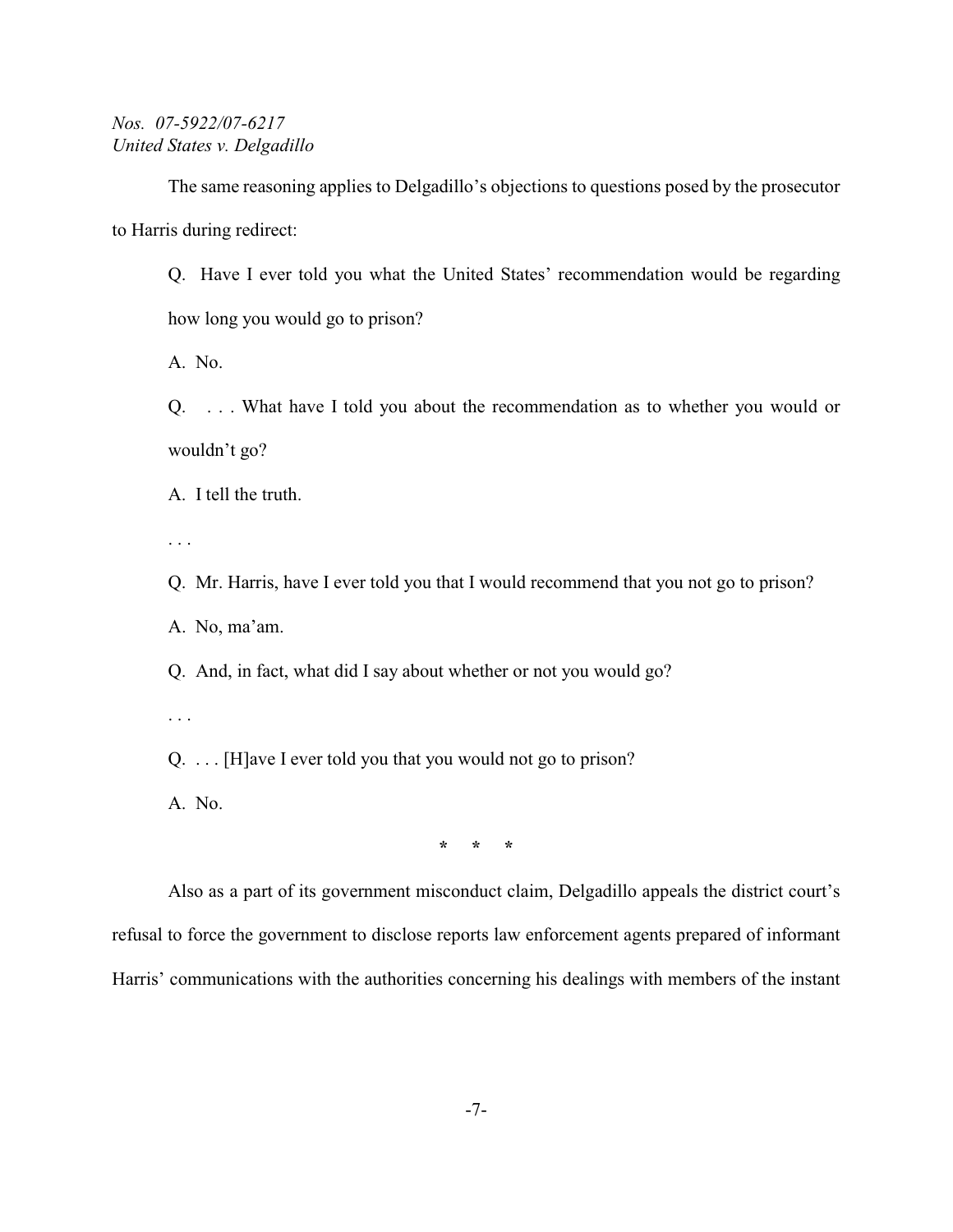conspiracy, as well as with other drug dealers.<sup>1</sup> Delgadillo contends that the government was required to disclose such documents pursuant to *Brady v. Maryland,* 373 U.S. 83 (1963), the Jencks Act, 18 U.S.C. § 3500 or *Giglio v. United States*, 405 U.S. 150, 154 (1972).<sup>2</sup> A fundamental problem with this claim is that the record is unclear concerning what documents the government turned over to defense counsel.<sup>3</sup>

There is no dispute that the government turned over Harris' plea agreement and criminal arrest records, but whether other documents were also turned over is unclear from the record. The district court reviewed certain Harris documents*in camera* during trial and ruled at that time that the government was not required to turn them over, but stated that the documents would be sealed and put in the record to be reviewed by the appellate court. The Joint Appendix and other documents filed with this Court, however, did not contain any sealed documents. We made a request for any sealed documents from the district court proceeding below and received seven documents, all of which were "Report of Investigation" forms (Drug Enforcement Administration Form 6) concerning law enforcement's communications with two unnamed confidential sources.

 ${}^{1}$ Although defendant Compean joined in the Motion to Compel disclosure of these documents at trial, he did not raise this issue on appeal.

<sup>&</sup>lt;sup>2</sup>At the district court, Delgadillo also sought disclosure of these documents pursuant to Federal Rule of Evidence 608, which concerns the admissibility of specific instances of conduct of a witness. As there is no mention of Federal Rule 608 in his opening appeal brief, we will consider the issue waived on appeal.

 $^3$ The panel attempted at oral argument to clarify the record below with counsel, but none of the lawyers arguing on appeal for either defendants or the government had served as trial counsel. As such, they were unable to answer the panel's questions concerning what documents, if any, were turned over to the defense at or prior to trial.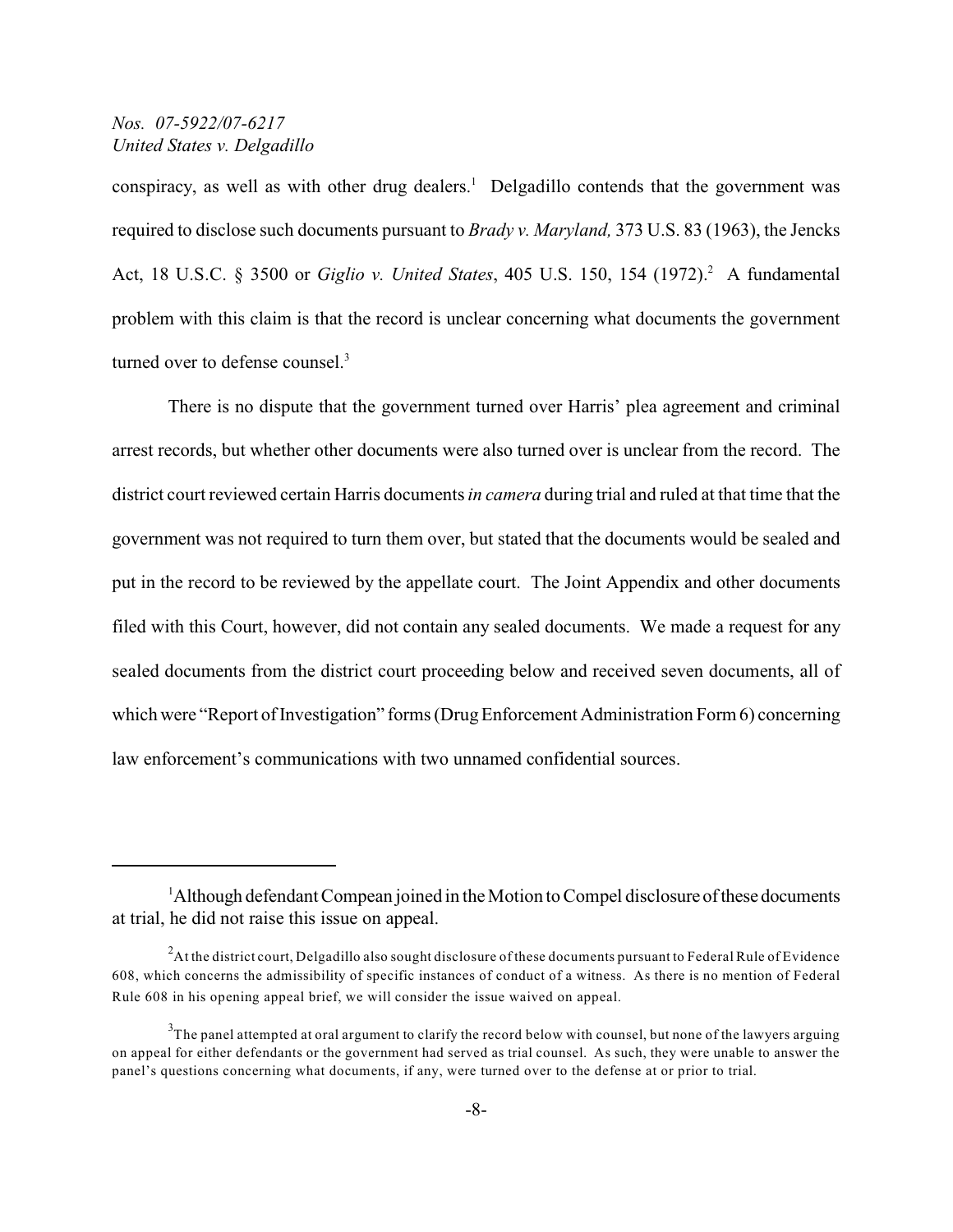We have reviewed the seven documents filed under seal that we received: six documents prepared by Agent Bester, who testified, and one document prepared by Agent Perryman, who did not. Six of the seven documents document recorded conversations between a confidential source in the unrelated conspiracy and various participants in the unrelated conspiracy, including Harris. Harris is mentioned in each one of the documents as a person who bought cocaine or arranged to buy cocaine from the confidential source. Two of the reports mention specific quantities that Harris sought to purchase from the confidential informant in the unrelated conspiracy: 13 kilos (9/20/05 report) and 5 kilos (2/6/06 report and the arrest report of 3/23/06). The documents are dated between 9/2/05 and 3/23/06 and were prepared and signed by Special Agent Brian Bester.

Despite the contentions of Delgadillo in his appeal brief that no documents were received, it appears from the transcript of the sentencing hearing that some documents, possibly these six, were in fact turned over to the defense before Agent Bester testified:

> **The trial court**: You were given Bester's [reports] . . . on the morning of trial. **Counsel for Delgadillo**: Yes, we were. . . . I'm not sure if we received all of it – all of his [Bester's] reports.

Joint Appendix at 514-15 (Transcript of Sentencing Hearing). After more discussion, the district court says:

The government did turn over what it had. I ruled on Harris, but there were  $no - on$ the DEA statements, but there were no statements by [Agent] Sanders, [Informant] Harris, [Agent] Perryman did not testify and they [the defense] got [Bester's] statement. The rulings on the DEA 6s [the forms prepared by the agents] are on the [trial] record and the DEA 6s themselves are sealed as part of the record for a reviewing court to consider.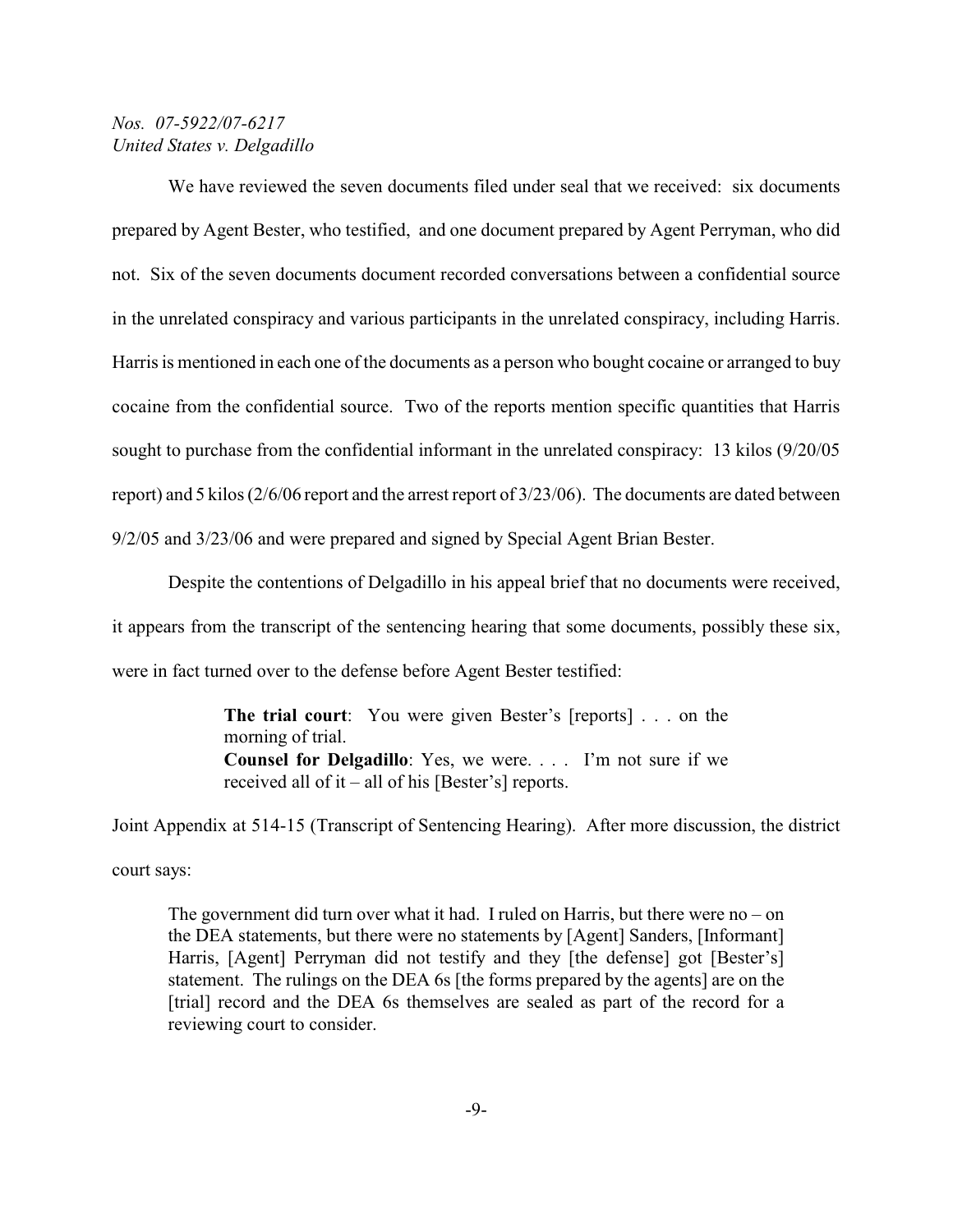J.A. at 516. From this testimony at the sentencing hearing, we gather that before Agent Bester testified at trial, some documents prepared by Bester were turned over to defendants. For its part, the government represented at the sentencing hearing that it had turned over all the documents prepared by Agent Bester, who testified at trial.

The seventh document filed under seal and received by the panel is also a Drug Enforcement Administration Form 6, dated 4/11/06, but instead of being signed by Agent Bester as the other six were, it is signed by Agent Thomas Perryman, who did not testify at trial. It concerns recorded conversations by a confidential source (presumably Harris) relating to the instant conspiracy. It is not clear if it was turned over. A review of the document's contents show that it would not have been exculpatory to Delgadillo. Delgadillo's name is not mentioned in the report byAgent Perryman recording Perryman's interview with Harris concerning the Compean conspiracy. The report mentions only "Mario" by name (presumably defendant Mario Compean) and mentions the existence of two accomplices without naming them. Unfortunately for Delgadillo, the report supports Harris' testimony at trial when he states that Compean was usually accompanied at the drug sales by two other men: a driver and someone else who could speak English better than Compean. Harris testified that he spoke to Delgadillo on the phone once because Delgadillo's English was better than Compean's. The only significant discrepancy between Harris' statements in the report and his testimony go to drug quantities. The report does not mention the 15 kilograms Harris hid before he was arrested. The report also states that Harris told Agent Perryman that he made about 6 buys from Compean, each about 30 kilograms, but at trial he testified that he made four buys from Compean, each about 50 kilograms. Had Delgadillo had the benefit of Perryman's report of his interview with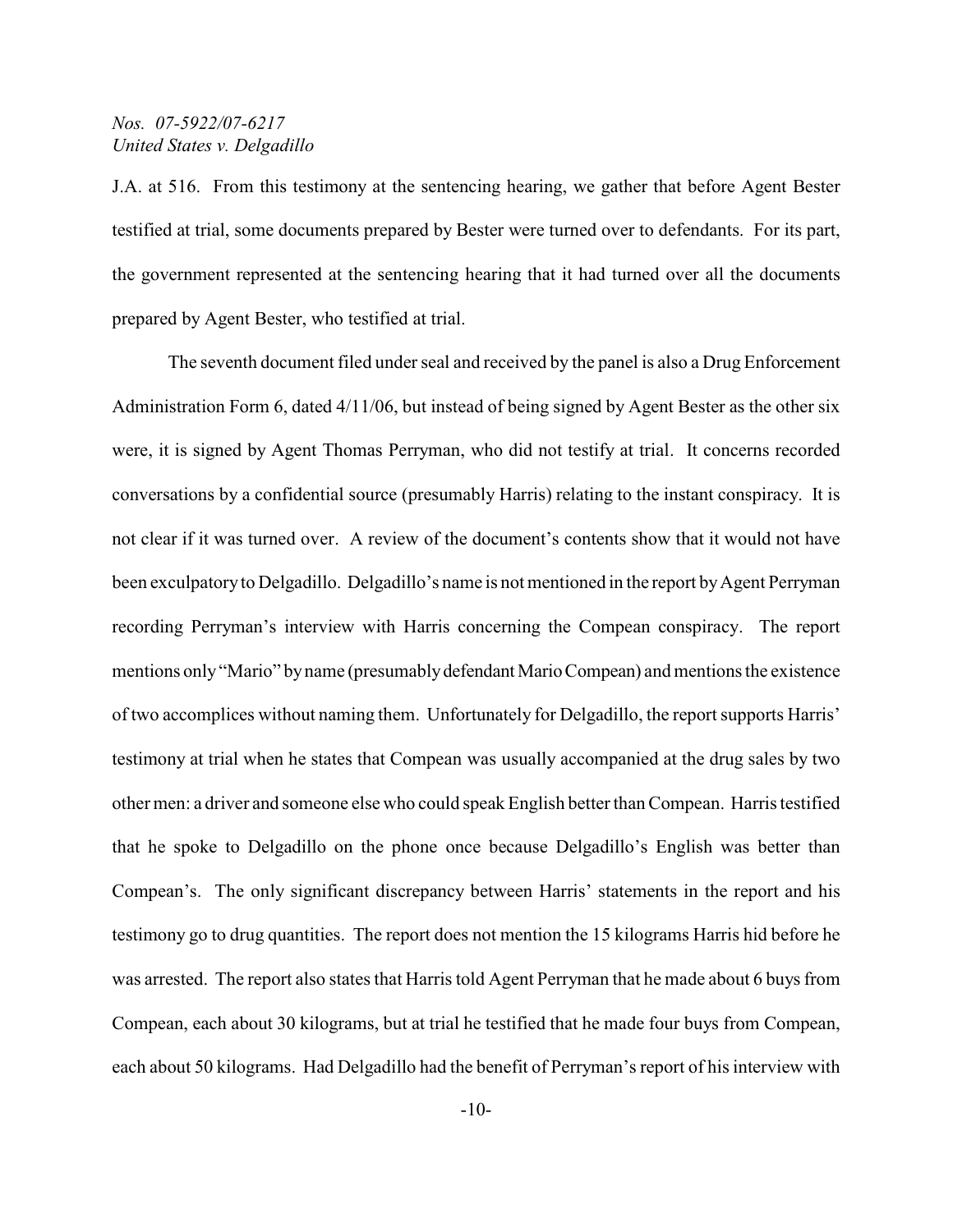Harris, it would not have exonerated Delgadillo. Error, if any, in failing to disclose the document was harmless.

#### **III. Sentencing**

Only defendant Mario Compean appeals his sentence. He is a first offender of a nonviolent crime and received a sentence of 20 years less five months. Compean had a base offense level of 38 and a criminal history category of I, resulting in a sentencing range under the guidelines of 235- 290 months with a mandatory minimum of 10 years under 21 U.S.C. § 841(b)(1)(A). The district court sentenced him to 235 months. Compean challenges his sentence on several grounds, including that it is unreasonable. We agree that the sentence is unreasonable.

Compean challenges his sentence as "unreasonable" because the district judge did not consider the § 3553(a) factors in imposing the sentence. The district judge just briefly mentioned § 3553(a), noted the large amount of cocaine involved and its effect on the community and said that the sentence is "sufficient but not greater than necessary" to comply with the purpose of § 3553(a). J.A. at 554. Beyond that brief paragraph, nothing else is mentioned. Compean informed the judge that he is the father and provider of three, one of whom is ill and needs heart surgery. He is also responsible for his aging mother. He has a good work history and has not been in trouble with the law before. None of this was mentioned by the court in sentencing. No reason is given for a 20-year sentence of a first offender of a nonviolent crime. On that basis alone, the sentence is unreasonable and is remanded to the district court for further detailed consideration of the § 3553(a) factors, including rehabilitation and why the mandatory minimum sentence of 10 years is not a sufficient punishment for this crime. *See United States v. Thomas*, 498 F.3d 336, 341 (6<sup>th</sup> Cir. 2007).